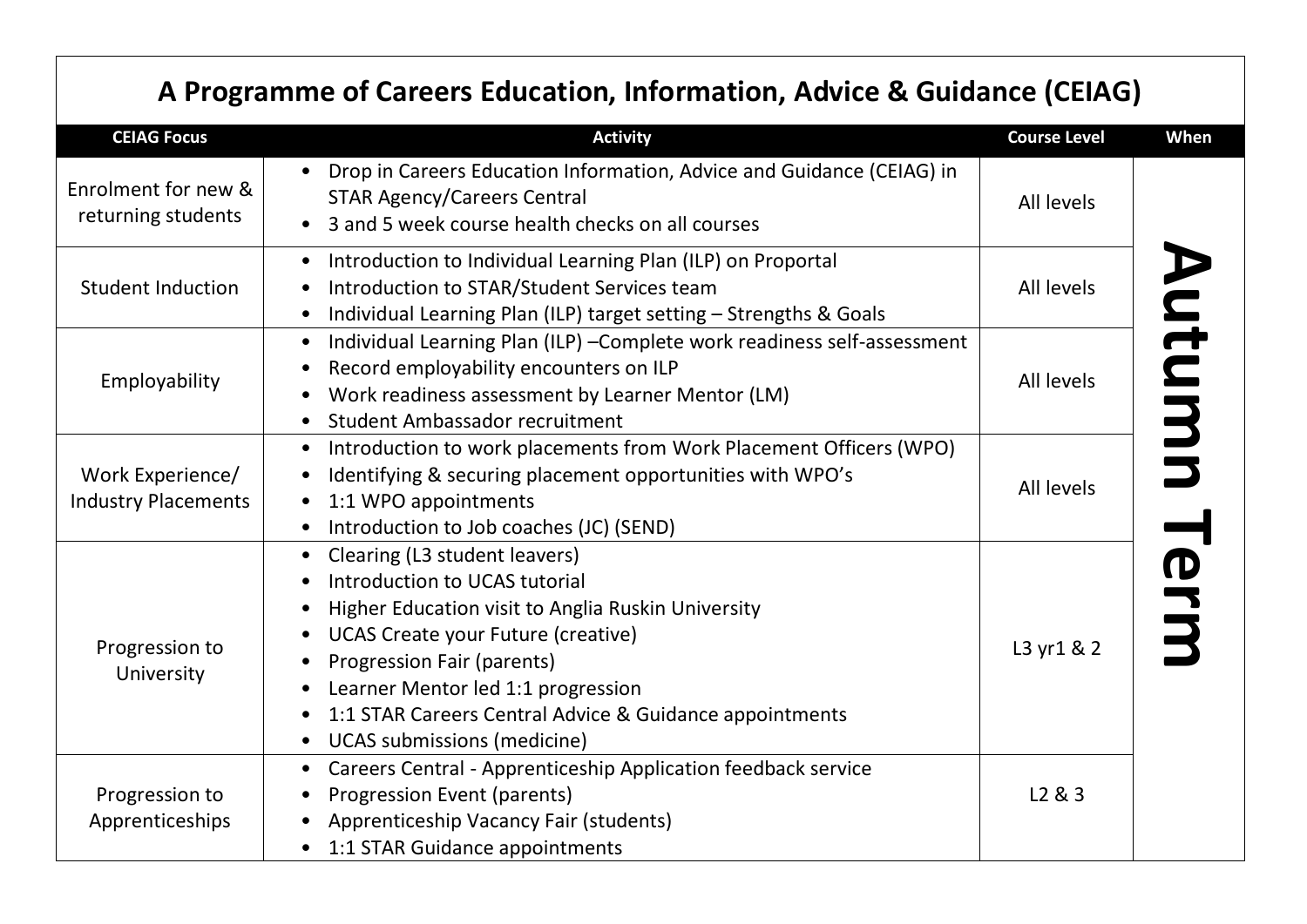| <b>CEIAG Focus</b>                                          | <b>Activity</b>                                                                                                                                                                                                                                         | <b>Course Level</b> | When       |
|-------------------------------------------------------------|---------------------------------------------------------------------------------------------------------------------------------------------------------------------------------------------------------------------------------------------------------|---------------------|------------|
| Employability                                               | Individual Learning Plan (ILP) - Update work readiness self- assessment<br>ILP - Update employability encounters<br>Work readiness assessment update by Learner Mentor (LM)<br>Drop in access to STAR Careers Central<br>Course led employer encounters | All levels          |            |
| Work Experience/<br><b>Industry Placements</b>              | Identifying & securing placement opportunities with Work Placement<br><b>Officers using Grofar</b><br>Individual Learning Plan-Update work readiness self-assessment<br>Identifying & securing Supported Internships with Job Coaches (SEND)            | All levels          | <b>DE.</b> |
| Progression to<br>University                                | What's the plan? Learner Mentor led Progression interviews<br>Learner Mentor led 1:1 UCAS application & interview support<br><b>High Education visits</b><br><b>UCAS Fair</b><br><b>Student Finance talks</b>                                           | L3 yr1 & 2          | <b>OO</b>  |
| Progression to<br>Apprenticeships                           | STAR - Careers Central Apprenticeship application checking service<br>Apprenticeship Vacancy Fair<br>1:1 STAR Careers Central IAG appointments                                                                                                          | Levels 2 & 3        |            |
| Progression to<br>further study at<br><b>Harlow College</b> | What's the plan? Learner Mentor led 1:1 progression tutorials<br>New course interviews<br>1:1 STAR Careers Central IAG appointments                                                                                                                     | Levels 2 & 3        |            |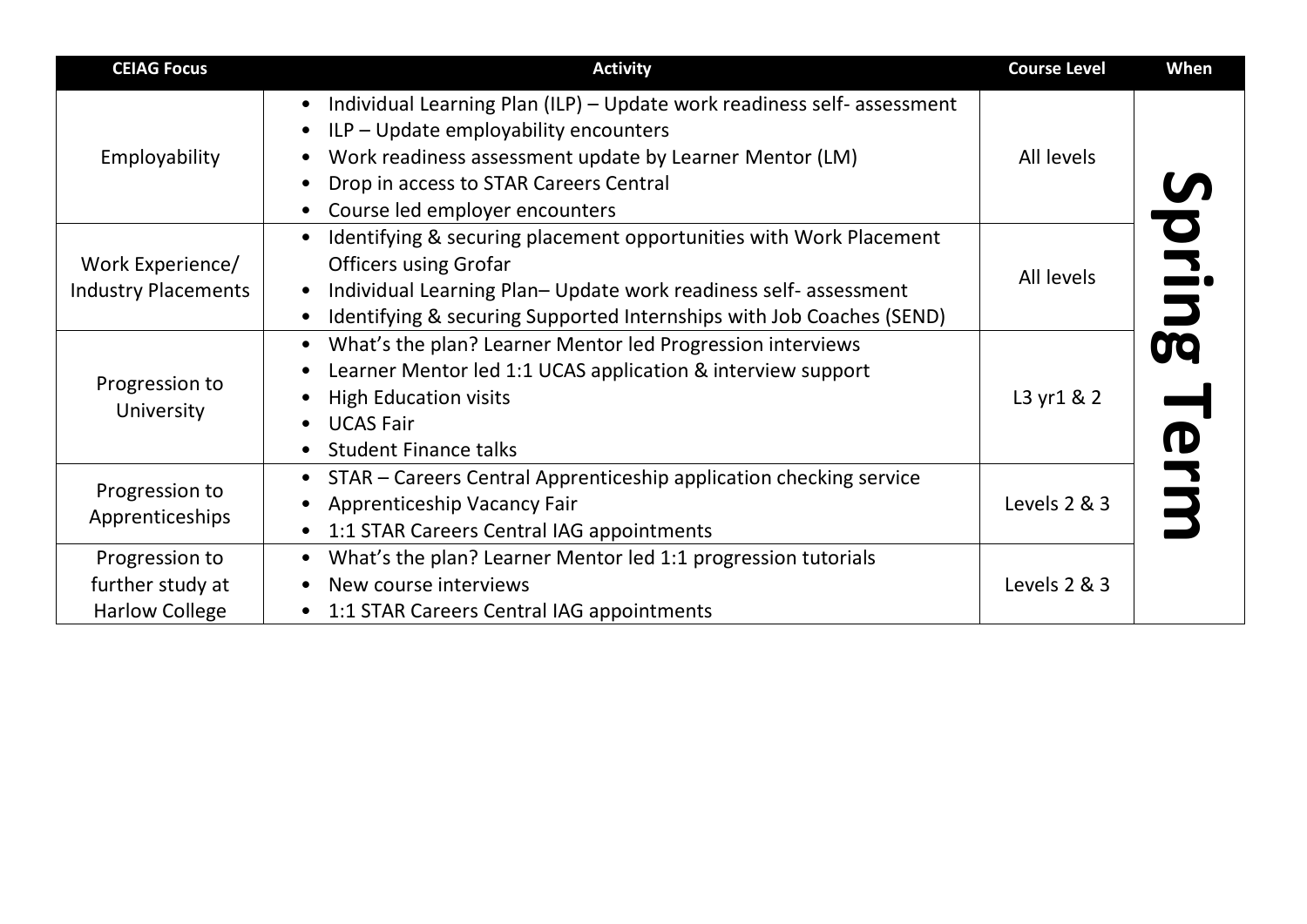| <b>CEIAG Focus</b>                                          | <b>Activity</b>                                                                                                                                                                                                                                               | <b>Course Level</b> | When               |
|-------------------------------------------------------------|---------------------------------------------------------------------------------------------------------------------------------------------------------------------------------------------------------------------------------------------------------------|---------------------|--------------------|
| Employability                                               | • Individual Learner Plan (ILP) - Update work readiness self- assessment<br>$\bullet$ ILP – Update employability encounters<br>Work readiness assessment update by Learner Mentor<br>Drop in access to STAR Careers Central<br>Course led employer encounters | All levels          | $\bar{\mathbf{C}}$ |
| Work<br>Experience/Industry<br>Placements                   | Identifying & securing placement opportunities with Work Placement<br><b>Officers using Grofar</b><br>Completing work placement<br>Individual Learning Plan (ILP) - Update work readiness self-assessment                                                     | All levels          | 3                  |
| Progression to<br>University                                | Learner Mentor led 1:1 UCAS interview support<br>$\bullet$<br><b>HE</b> visits<br>$\bullet$                                                                                                                                                                   | L3 yr1 & 2          |                    |
| Progression to<br>Apprenticeships                           | STAR bookable/drop-in Careers Central Apprenticeship advice<br>1:1 STAR bookable/drop in<br>Careers Central information, advice and guidance appointments                                                                                                     | Level s 2 & 3       |                    |
| Progression to<br>further study at<br><b>Harlow College</b> | • New course interviews<br>1:1 STAR bookable/drop-in<br>Careers Central Information, advice and guidance appointments                                                                                                                                         | Level s 2 & 3       |                    |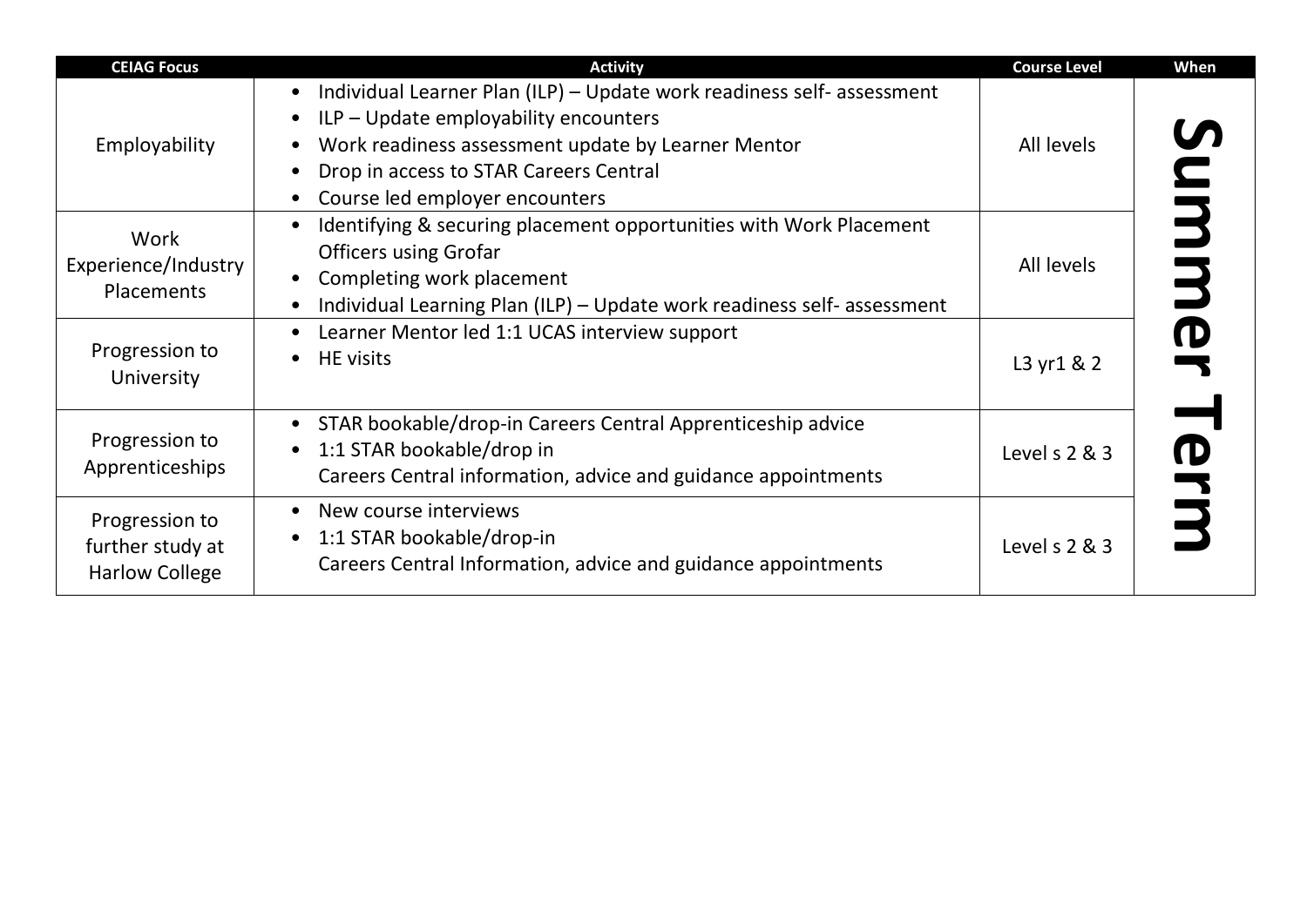## **An explanation of types of activities**

#### **Personal Guidance**

Careers and course guidance, face to face, telephone and virtual appointments available throughout the year. Available to all students, potential students and apprentices.

Information advice and guidance drop in service in our dedicated Careers Central area, part of the STAR Agency.

The Careers Central team are available to attend school/community events and give information, advice and guidance; supporting and empowering young people to make informed decisions on their next steps.

Careers Central results day advice service in August and September. Supporting young people following their exam results to relieve the stress of unexpected decision making.

#### **Work Readiness & Employer Encounters**

Students attend at least 30 hours of external work experience as a part of their courses, paid or unpaid. Some areas have longer work placements that have to be completed as a part of their course e.g. Childcare

Students take part in Industry Placements of up to 45 days/315 hours as part of their T Level course. This can be with up to two employers.

Sector specific employer visits/talks – An employer will visit campus and give a talk either in one of our lecture theatres or in a workshop/classroom environment. Or students may visit an employer off site on an organised visit.

Live briefs – Employers work with students to complete a project or activity on their behalf. This is more common within creative and business related areas.

Apprenticeship Fair – This large event is normally in National Apprenticeship Week with employers and HE providers engaging with students. Also, with a programme of talks to students and parents in a lecture theatre from an apprenticeship ambassador from the National Apprenticeship Service, Aim Apprenticeships and sector specific employers e.g. NHS

Grofar – An app which all students have access to on their IPads, to record work experience and log hours worked, experience gained and upload photo evidence.

### **Higher Education & UCAS**

Anglia Ruskin outreach activities. Organised activities with Anglia Ruskin University supporting students with their UCAS application, student finance, personal statement etc. Organised visits to Anglia Ruskin Chelmsford Campus.